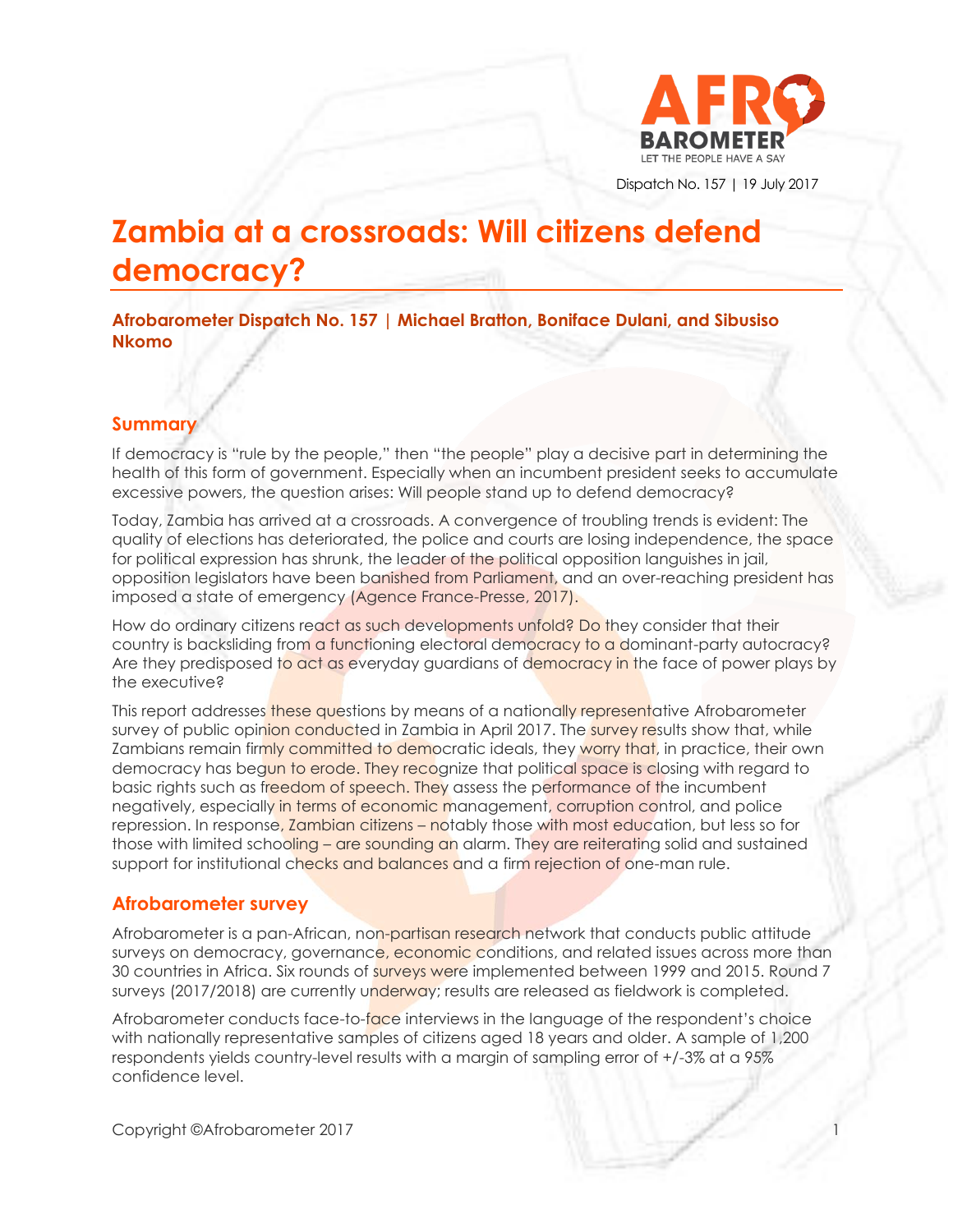

This dispatch draws on a Round 7 Afrobarometer survey conducted in Zambia between 8 and 25 April 2017. The results therefore cover events after Zambia's August 2016 presidential and parliamentary elections but before the National Assembly's ratification of a presidential order to impose a state of emergency in July 2017. The arrest and detention of the country's main opposition leader occurred on April 10, during the time the survey was in the field. In order to track long- and medium-term trends in public opinion, this dispatch refers to data from all seven Afrobarometer surveys conducted in Zambia at two- to three-year intervals between 1999 and 2017.

# **Key findings**

- **E** Although Zambians have long been committed to the ideals of democracy, their satisfaction with the way democracy actually works in their country has sunk from a majority 68% in 2012 to a minority 49% in 2017.
- **People sense a decline in freedom of speech. The proportion expressing a need to "be** careful what they say about politics" has risen by 10 percentage points, from 62% to 72%, between 2012 and 2017.
- They also perceive a closure of space for political association. As of April 2017, Zambians perceive less rather than more freedom for opposition parties to operate (46% vs. 35%).
- Only about one-third (36%) of Zambians feel comfortable offering criticism of President Edgar Lungu.
- Yet most Zambians favour checks on the president's executive powers. For example, more than six in 10 (64%) think the president should be monitored by Parliament, and seven in 10 (71%) say he should always obey the laws and courts.
- More than eight in 10 Zambians (84%) favour a limit of two five-year terms for the presidency.
- Attitudes toward emergency measures are mixed. Zambians oppose governmental violations of the right to privacy (e.g. monitoring phone communications) and the right to political association (e.g. banning organizations). But, at least before the imposition of emergency measures in July 2017, citizens were less robust in defending freedom of the press and freedom of movement.
- Education is the best predictor of popular commitment to democracy in Zambia. Even small amounts of primary or secondary education strengthen an individual's predisposition to defend democracy. To counteract democratic backsliding in Zambia, however, the key opinion leaders are those with post-secondary education.

# **Background**

Until recently, Zambia enjoyed a well-deserved reputation as one of Africa's leading electoral democracies. In 1991, it was the first anglophone African country to undergo a peaceful transition from one-party rule to a competitive multiparty system, which included the electoral defeat of the country's founding father. In 2001, Zambia set another democratic precedent for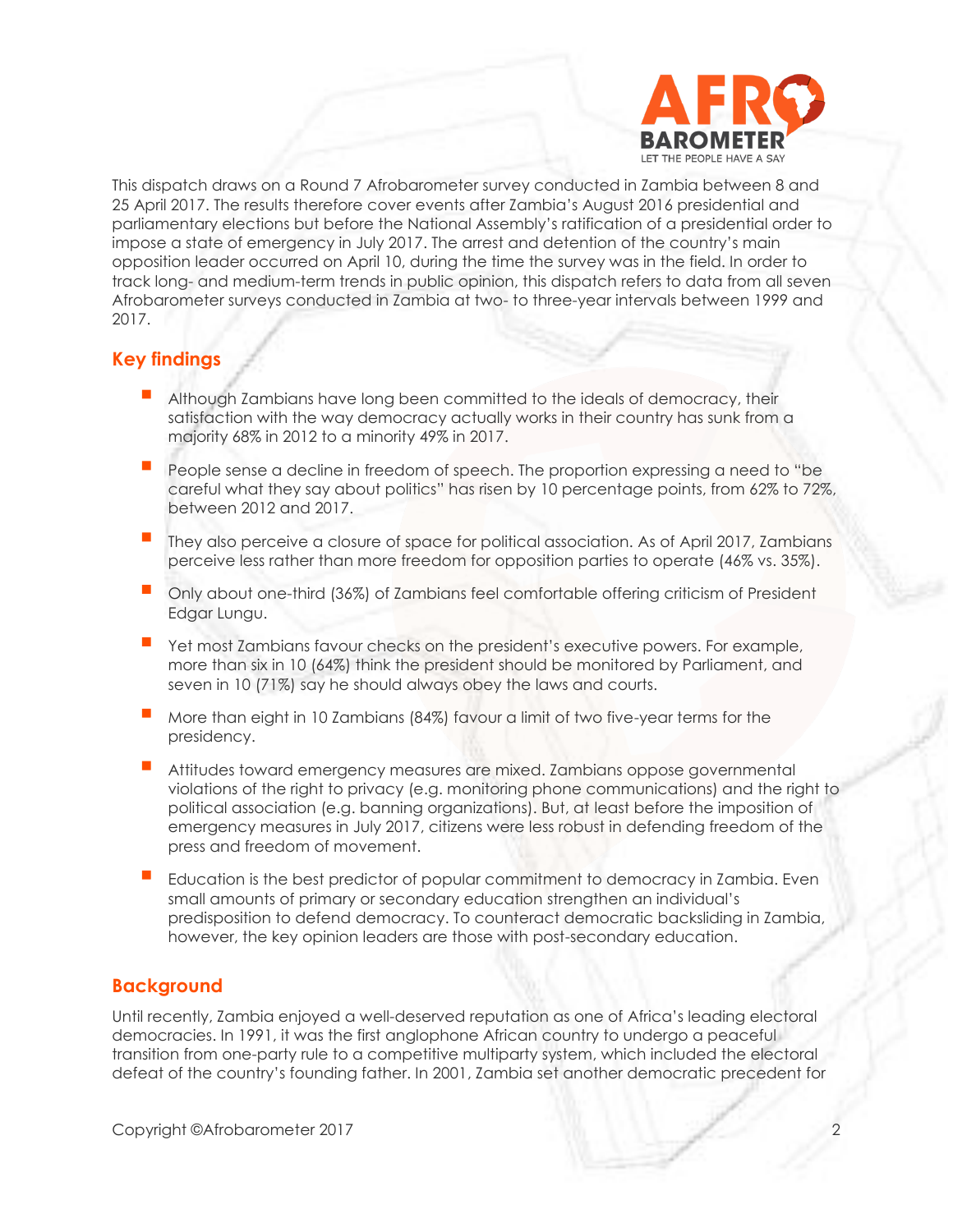

Africa: Backed by a groundswell of public support, members of ruling and opposition parties combined to deny a sitting president an unconstitutional bid for third term in office. In 2011, Zambia passed another milestone in democratic consolidation when, in one of the continent's few examples of post-transition electoral turnover, voters chose to remove a dominant ruling party and elevate a populist challenger to the presidency.

Trends took a turn for the worse, however, in the approach and aftermath to the August 2016 presidential election, which pitted President Lungu (who had succeeded Michael Sata after the latter's death) against Hakainda Hichilema (who had narrowly lost to Lungu in a presidential byelection in January 2015). The pre-election period was marred by electoral violence so "frequent and extreme" that the Electoral Commission of Zambia (ECZ) suspended campaigning in Lusaka for 10 days and the president called on the country to pray for a peaceful vote (Resnick, 2016). In a move widely seen as a government effort to stifle dissent, the country's main independent newspaper, *The Post*, was summarily shut down, ostensibly for defaulting on taxes.<sup>1</sup> As for the vote itself, the main coalition of domestic election monitors certified that, despite minor irregularities, Zambians and others "should have confidence in the ECZ's presidential results" (Christian Churches Monitoring Group, 2017).

But an escalating standoff ensued. Hichilema cited voting irregularities and refused to accept the results, instead filing a petition for nullification of the election with the Constitutional Court.

But the court threw out the opposition's petition on a technicality in a process judged by a senior Zambian constitutional specialist as "an illegal subversion of the judicial process" (Ndulo, 2017). Hichilema was arrested, brutally treated, and detained indefinitely on spurious treason charges for which no evidence has been provided. In June 2017, the speaker of the National Assembly unilaterally suspended 48 opposition members of Parliament, purportedly for missing the president's State of the Nation address. In July, the remaining majority-party legislators ratified a 90-day state of emergency decreed by President Lungu, which suspended civil liberties and granted the police increased powers of arrest and detention.

Against this background, concerned commentators judge that Zambia is "edging towards dictatorship" (Allison, 2017) or is already "a dictatorship – or getting there" (Cheeseman, 2017). In a country that is formally designated as a "Christian nation," Zambia's church leaders have publicly warned that their country is, "except in designation, a dictatorship" (Zambia Conference of Catholic Bishops, 2017).

## **Direction of the country**

To get a sense of the overall public mood, Afrobarometer asks a general question: *"Would you say that the country is going in the wrong direction or the right direction?"* As of April 2017, almost two out of three Zambians (65%) say that their country is headed in the wrong direction (Figure 1). This represents a stark reversal from 2012, when fewer than one out of three (29%) felt the same way. While the public mood darkened considerably over the course of President Sata's tenure (61% said "wrong direction" by October 2014), it has dimmed further under President Lungu.<sup>2</sup>

<sup>1</sup> *The Post* now operates as *The Mast*.

<sup>&</sup>lt;sup>2</sup> A 4-point change, while small, falls outside the surveys' margin of sampling error.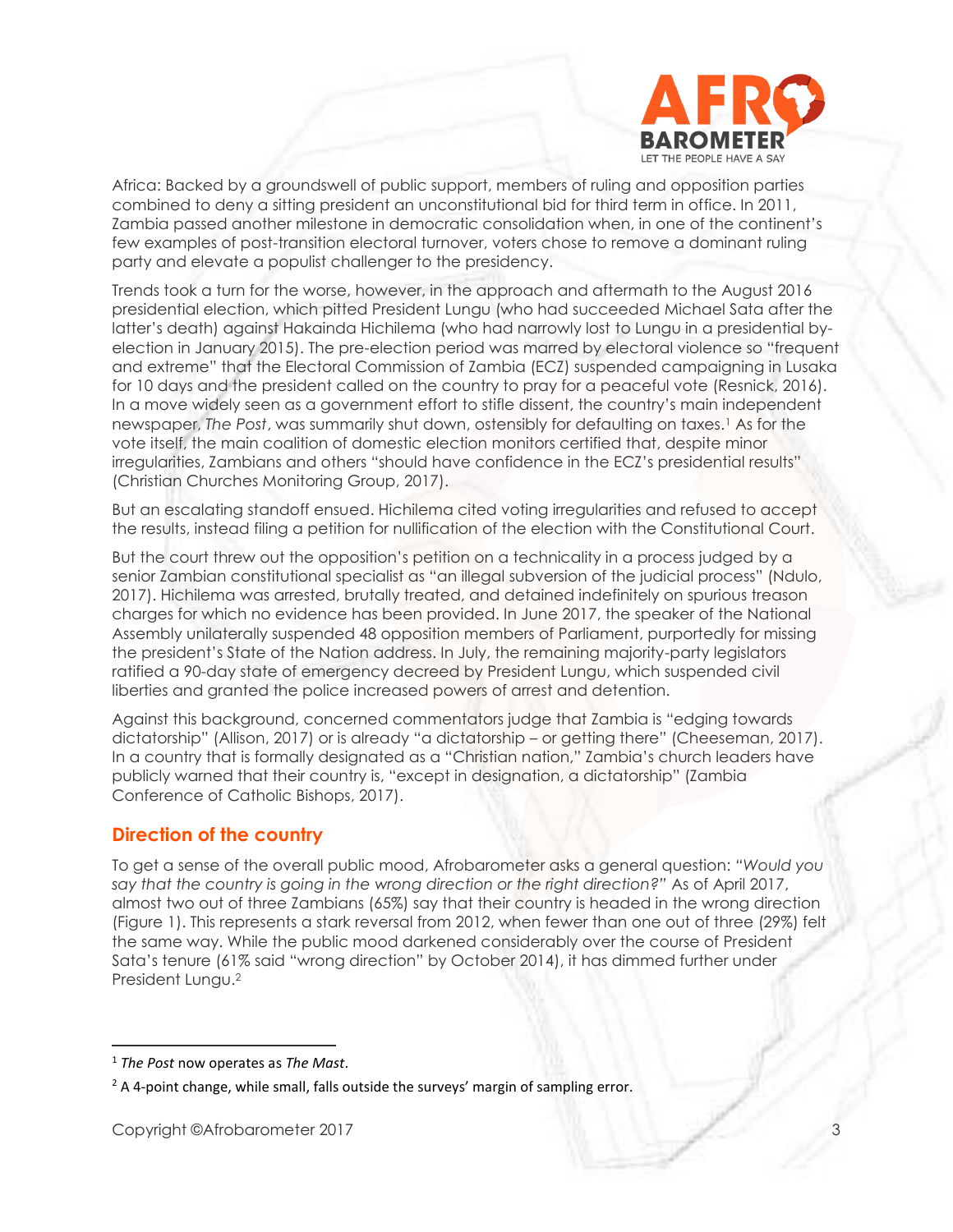

As in other African countries, the public's general sense of optimism or pessimism is shaped by economic considerations. The perceived trajectory of the country closely follows popular assessments of "present economic conditions." When the economy is seen to be doing well, optimism about the country's future is high. In 2017, however, some 60% of Zambians consider that their national economy is underperforming. For example, large majorities report that the government is doing poorly at creating jobs (77%), narrowing income gaps (80%), and keeping prices stable (81%) (not shown).

Moreover, two out of three Zambians (66%) think that official corruption has increased ("somewhat" or "a lot") over the past year. An even higher proportion (70%) consider that the government is handling the fight against official corruption "fairly badly" or "very badly." In addition, a similar proportion (68%) say they fear retaliation or other negative consequences if they report incidents of corruption, including within the police force.



# **Figure 1: Direction of the country** | Zambia | 2012-2017

### *Respondents were asked:*

- *1. Let's start with your general view about the current direction of our country. Some people might think the country is going in the wrong direction. Others may feel it is going in the right direction. So let me*  ask YOU about the overall direction of the country: Would you say that the country is going in the *wrong direction or going in the right direction?*
- *2. In general, how would you describe the present economic condition of this country?*

# **Trends in democracy**

Despite economic challenges, Zambians remain strongly committed to the ideals of democracy (Figure 2). On average, across seven Afrobarometer surveys over 18 years, three out of four Zambians (76%) have expressed a preference for democracy rather than "any other form of government." In 2017 this figure stands at 81%. Solid affection for democracy is reinforced by widespread popular rejection of authoritarian systems such as one-party rule (82%), military rule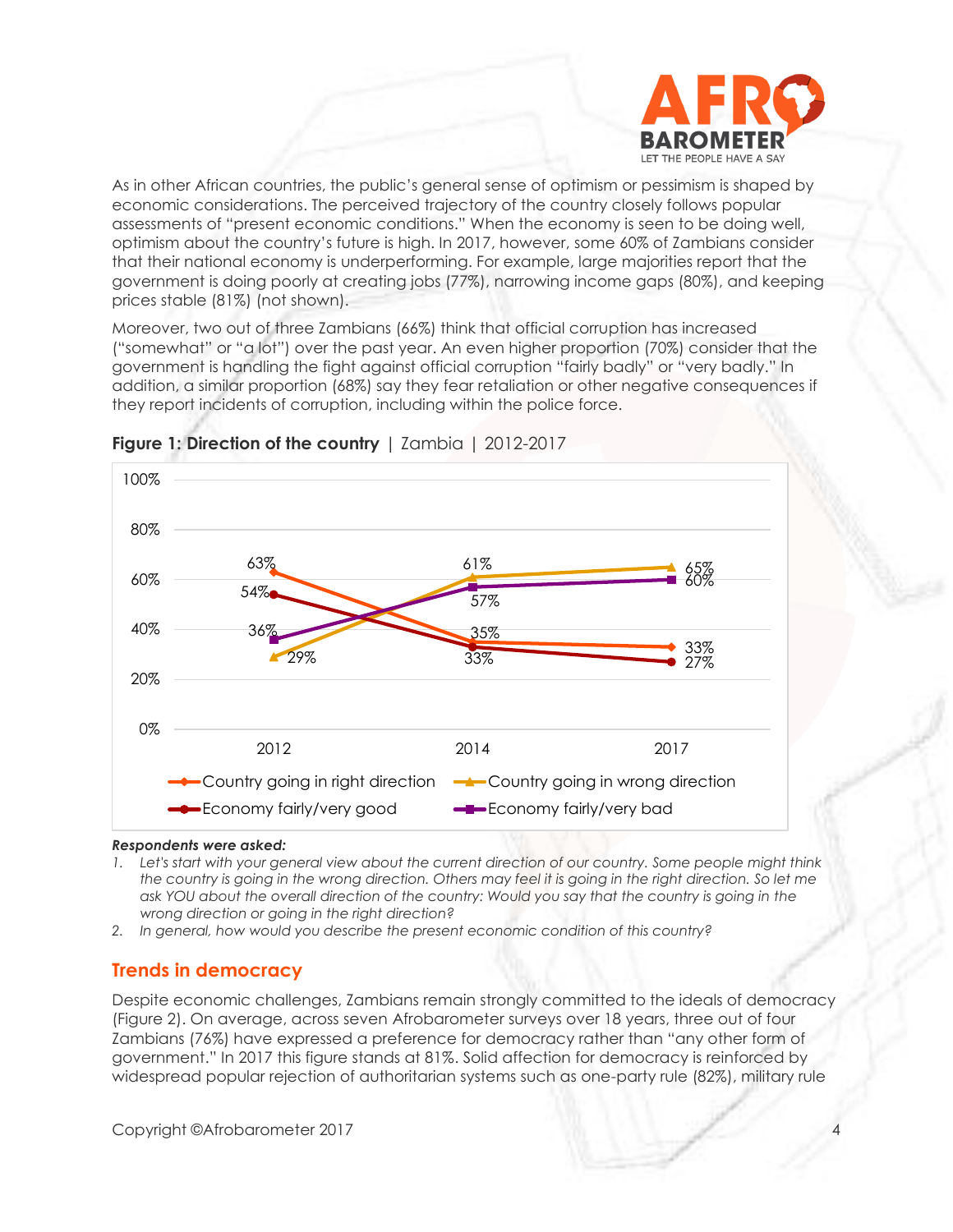

(92%), and rule by a big-man dictator (92%). All told, Zambians express among the longest and strongest attachments to the principles of democracy of people anywhere in Africa (Bratton & Houessou, 2014).





### **Respondents were asked:**

*1. There are many ways to govern a country. Would you disapprove or approve of the following alternatives?*

- *A. Only one political party is allowed to stand for election and hold office.*
- *B. The army comes in to govern the country.*

*C. Elections and the National Assembly are abolished so that the president can decide everything.*

*(% who "disapprove" or "strongly disapprove" of each alternative)*

*2. Which of these three statements is closest to your own opinion?* 

*Statement 1: Democracy is preferable to any other kind of government.*

*Statement 2: In some circumstances, a non-democratic government can be preferable.*

*Statement 3: For someone like me, it doesn't matter what kind of government we have. (% who say democracy is preferable)*

But principles are rarely realized in practice. In recent years, Zambians have expressed declining confidence in the actual quality of democracy in their country (Figure 3). The proportion of the population who pronounce themselves satisfied ("fairly" or "very") with "the way democracy works" in Zambia has sunk from a majority 68% in 2012 to a minority 49% in 2017. This sharp downward trend is echoed in the proportion who see their country as a "full" or almost full democracy, which has dropped from 76% to 59% over the past five years.<sup>3</sup>

<sup>&</sup>lt;sup>3</sup> The reader should bear in mind that these downward trends also represent a return to the norm before the 2011 election. The perceived extent of democracy and popular satisfaction with democracy were both low (below 50%) prior to the alternation of ruling parties.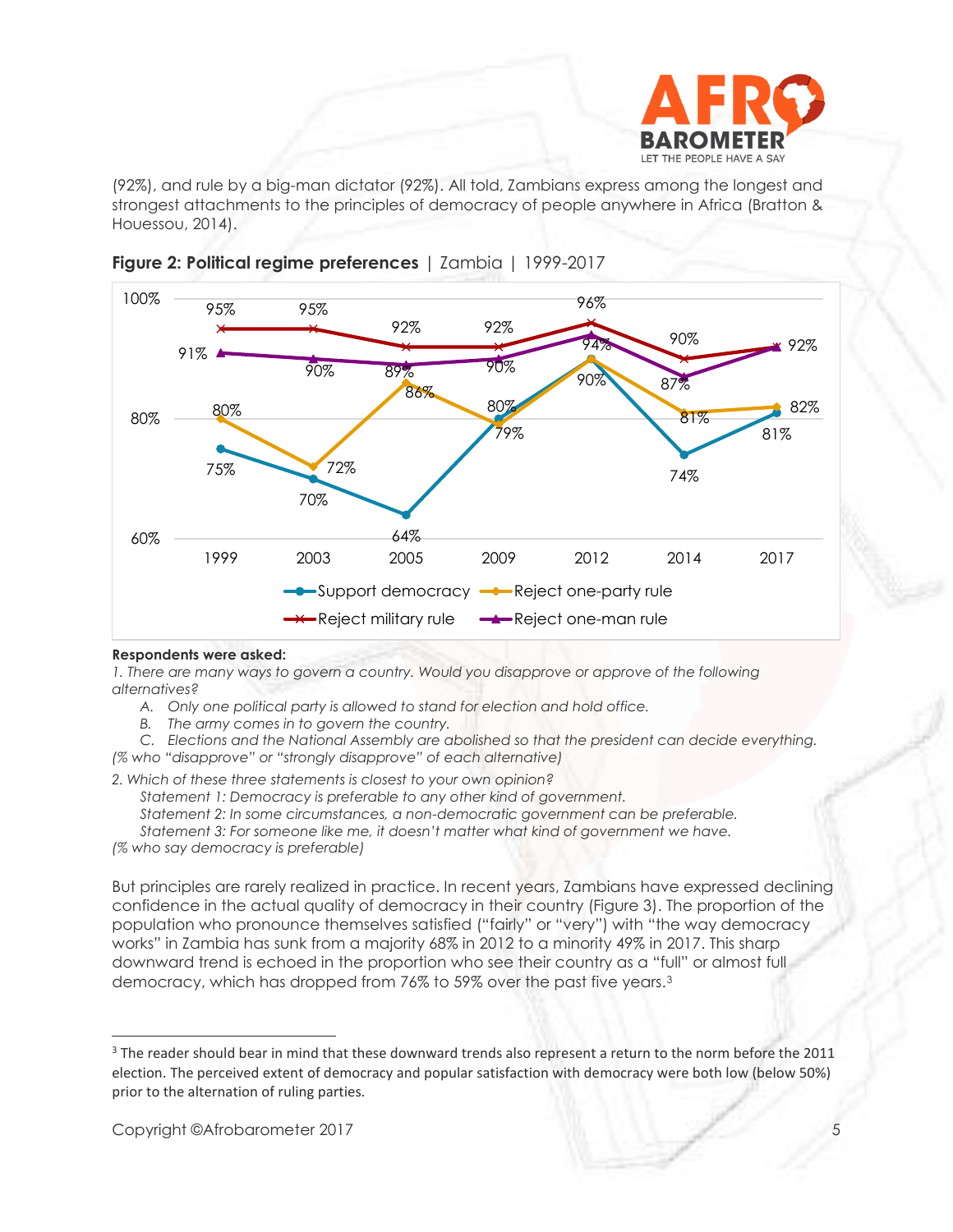



**Figure 3: Satisfaction with democracy** | Zambia | 2012-2017

### *Respondents were asked:*

- *1. In your opinion, how much of a democracy is Zambia today? (% "a full democracy" or "a democracy with minor problems")*
- *2. Overall, how satisfied are you with the way democracy works in Zambia? (% "fairly" or "very" satisfied)*
- *3. On the whole, how would you rate the freeness and fairness of the last national election, held in [20XX]? (% "completely free and fair" or "free and fair with minor problems")*
- *4. During election campaigns in this country, how much do you personally fear becoming a victim of political intimidation or violence? (% "somewhat" or "a lot")*

Citizens apparently judge the extent of democracy in good part according to the quality of elections. If they think elections are clean, citizens tend to believe that democracy is being constructed (Mattes & Bratton, 2017). It is therefore worrisome that the proportion of Zambians who regard the latest election as "completely free and fair" or "free and fair with (only) minor problems" has declined even more sharply than other democratic attitudes. Only 60% see President Lungu's election in 2016 as having been free and fair, down from 86% for the 2011 contest that first elected President Sata, a 26-point drop. The fact that the 2017 figure is higher than the opposition's vote share in 2016, however, suggests that many Zambians saw the election, even if disputed, as acceptable.

Nonetheless, people recognize that the government is failing to protect them from electoral violence. For example, at least as many people say the government is handling the prevention of such violence badly (50%) as say it is performing well (46%). Indeed, consistent with earlier observations about the declining quality of elections, almost half of all citizens (47%) now report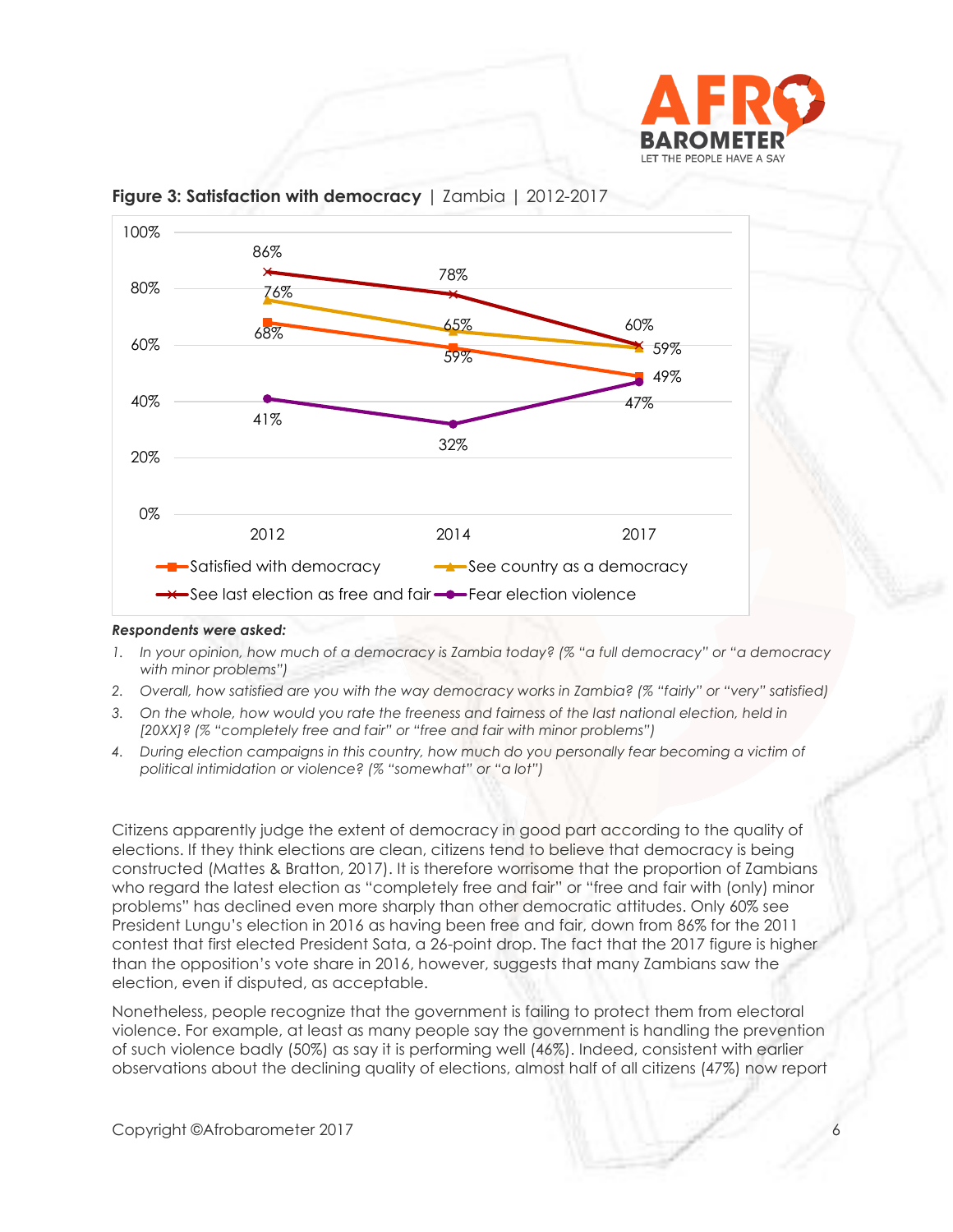

that, during elections in Zambia, they "personally fear becoming a victim of political intimidation or violence."

Afrobarometer has used trends in public opinion to appraise political risk in Africa (Bratton & Gyimah-Boadi, 2015). In cases like Kenya, Mali, and Zimbabwe, rapid drops in popular political satisfaction have been shown to portend risk to a democratic regime. In Kenya and Zimbabwe, such risk was manifest in violent elections; in Mali, the result was the easy overthrow of a feckless civilian government in an ill-prepared military coup. The form that political risk might take in Zambia remains unclear, but early warning signals are present that the country's hard-won democracy may well be in danger.

# **Political space**

To defend democracy, citizens require an open political environment. At minimum, they must be able to speak their minds about public affairs, including criticizing government if criticism is warranted. Yet Zambians express concern that the political space for free expression is closing. In surveys over the years in Zambia, Afrobarometer has asked, *"In this country, how free are you to say what you think?"* Between 2012 and 2017, the proportion of citizens saying "completely free" or "somewhat free" has declined sharply, from 81% to 62% (Figure 4). On a separate question on the same subject, more than seven out of 10 Zambians (72%) now say that they must "always" or "often" be "careful of what they say about politics," a proportion that has risen by 10 percentage points over the past five years.



# **Figure 4: Freedom of speech** | Zambia | 2012-2017

### *Respondents were asked:*

- *1. In this country, how free are you to say what you think? (% "completely free" or "somewhat free")*
- *2. In your opinion, how often, in this country, do people have to be careful of what they say about politics? (% "always" or "often")*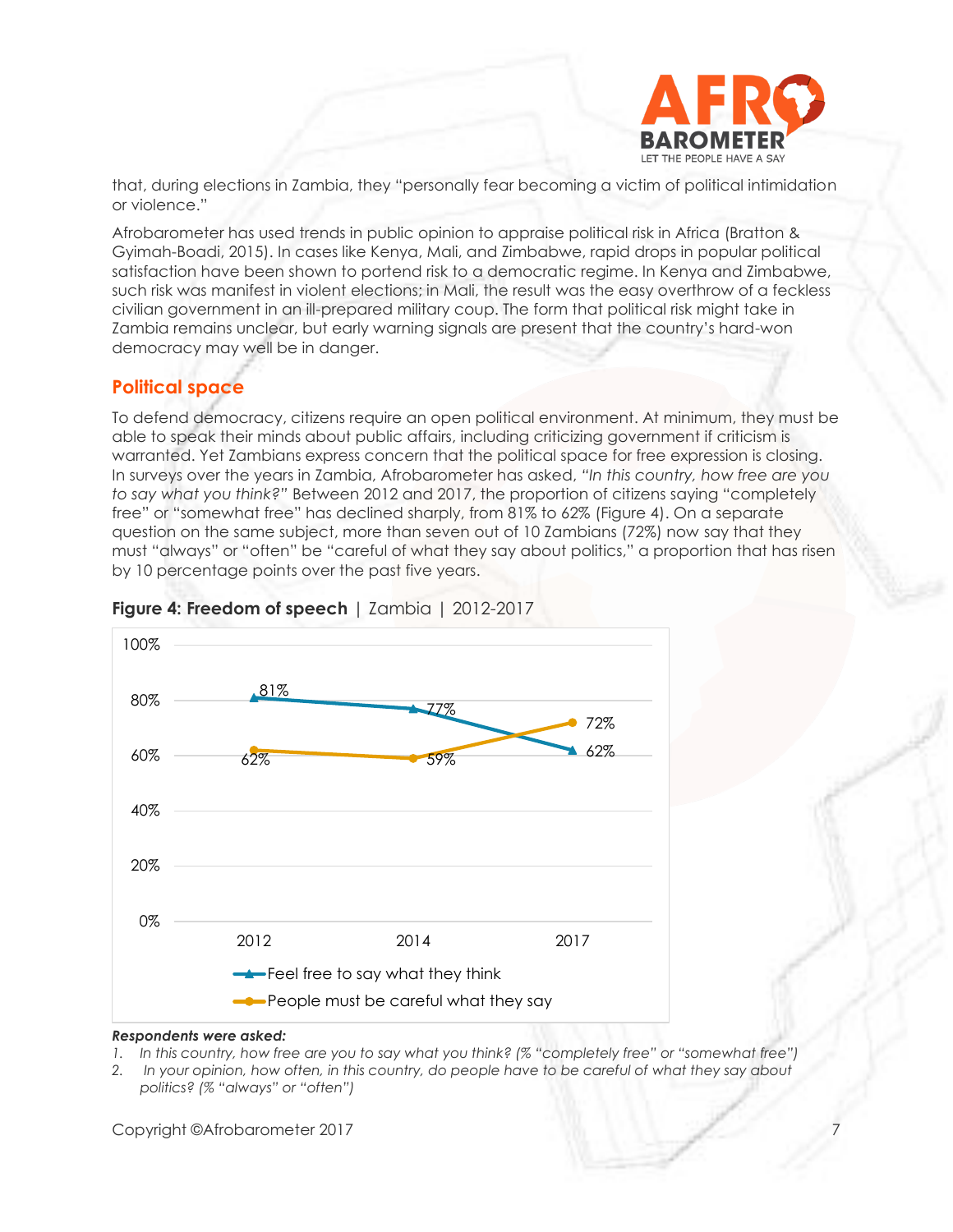

The closing of political space is even more evident when viewed over a longer time perspective (Figure 5). Afrobarometer has sometimes asked whether people have "more or less freedom now compared to a few years ago." At the end of the 1990s, when enthusiasm for the country's democratic transition still ran high, more than three-quarters (77%) perceived a recent expansion in freedom of speech. By 2005, this sentiment had soured substantially (to 57%), but a majority still thought they were freer than before. By 2017, however, an about-turn had occurred: Only a minority (41%) now considers that they enjoy "somewhat more" or "much more" freedom of speech. Instead, the proportion saying "less" freedom has risen by a factor of almost four. In sum, Zambia has gone from a country where most people felt at liberty to engage in open political debate to one where most people have begun to look over their shoulders to see who is listening.



# **Figure 5: More or less freedom of speech?** | Zambia | 1999-2017

*Respondents were asked: Please tell me if there is more or less freedom now for each of the following things compared to a few years ago, or are things about the same: Your own freedom to say what you think about politics?*

In parallel, the 2017 survey also reveals fall-offs in the perceived freedom of the press. More Zambians think that conditions have recently worsened (41%) than improved (35%) in terms of "the media's freedom to investigate or report on government mistakes or to criticize government's actions or performance" (Figure 6). Perceived restrictions on free expression also spill over into an erosion of associational life. Slightly more Zambians think that the country has become worse off (39%) rather than better off (35%) in terms of "the freedom of independent groups or non-governmental organizations to speak, hold meetings, or advocate their views." Most importantly, the declining quality of elections and the government's mistreatment of the country's main opposition leader have seemingly convinced Zambians that the country now has less (46%) rather than more (35%) freedom for the opposition parties to promote alternative views and operate without hindrance.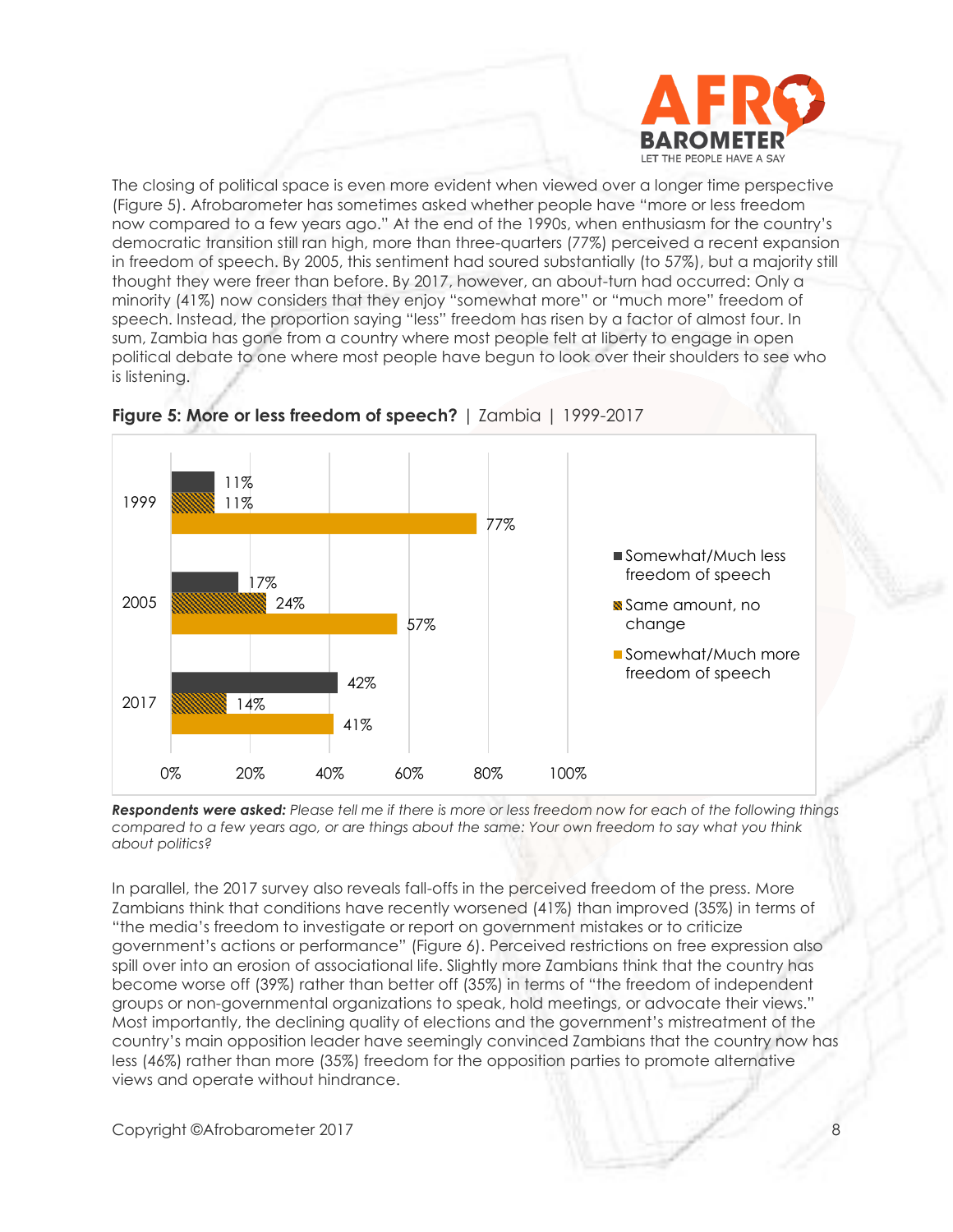

## **Figure 6: Freedoms, present vs. past** | Zambia | 2017



*Respondents were asked: Please tell me if there is more or less freedom now for each of the following things compared to a few years ago, or are things about the same:* 

- *Your own freedom to join any political organization you want?*
- *The media's freedom to investigate and report on government mistakes or to criticize government actions or performance?*
- *The freedom of independent groups or non-governmental organizations to speak, hold meetings, or advocate their views freely, including criticizing the government if they choose?*
- *The freedom of opposition parties or candidates to speak or hold rallies, state their views, or criticize the government?*

A shrinking political arena silences some people more than others. In a sign of democratic health, almost two out of three Zambians (65%) say they feel free to criticize civil servants, many of whom are non-partisan professionals. Majorities even feel free to criticize members of Parliament and local councillors, even if these elected officials are affiliated with the ruling party (Figure 7). But ordinary Zambians hesitate to criticize any institutions associated with the coercive power of the state, such as the police (46%) and the army (39%). Instead, to the extent that police officers do the bidding of the ruling party, they risk being regarded as partisan agents rather than neutral professionals.

The partisan cast of the remaining political space in Zambia is well illustrated by the contrast in popular orientations to incumbent and opposition political leaders. Most Zambians (63%) feel little hesitation in taking issue with the public statements of opposition political leaders like Hichilema. But many fewer – barely one in three (36%) – say they feel comfortable offering criticism of orders issued or claims made by President Lungu. In other words, freedom to criticize is unevenly available in contemporary Zambia, strongly favouring the top leader over his main rival.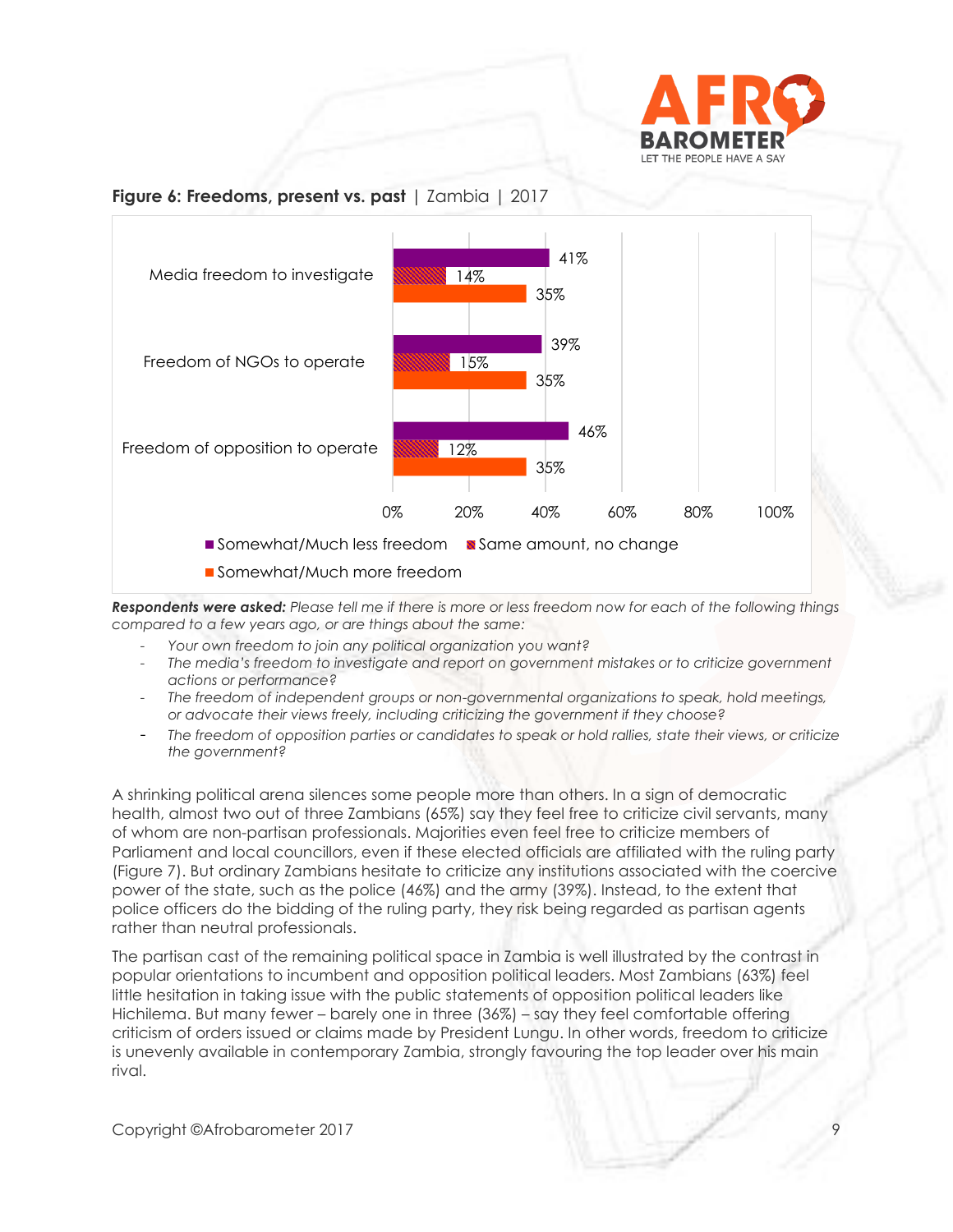



# **Figure 7: Perceived freedom to criticize** | Zambia | 2017

*Respondents were asked: In this country, how free do you feel to criticize the following? (% "somewhat free" or "completely free")*

# **Checks on the presidency**

A key purpose of a democracy is to limit executive power. Under a democratic constitution, legislatures and courts have their own independent realms of authority designed to temper and offset excessive presidentialism. In short, the rule of law aims to prohibit the arbitrary rule of individual strongmen.

Zambians apparently cherish these institutional checks and balances, which puts them at odds with the recent authoritarian machinations of President Lungu. Take the issue of legislative oversight of the president's actions. Afrobarometer asks survey respondents to choose whether: (a) *"Parliament should ensure that the president explains to it on a regular basis how his government spends taxpayers' money"* or (b) *"The president should be able to devote his full attention to developing the country rather than wasting his time justifying his actions."* Consistently since 2009, about six in 10 Zambians have favoured legislative oversight above presidential discretion. Indeed, since 2012, the proportion supporting a check of this sort on the presidency has risen steadily, to a high of 64% in 2017 (Figure 8). Thus the public mood is hardly favourable toward the suspension of opposition members of Parliament or presidential manipulation of a denuded legislature to ram through emergency powers.

Take another example: the rule of law under an independent judiciary. The choice posed here is: (a) *"The president must always obey the laws and the courts"* or (b) *"Since the president was elected to lead the country, he should not be bound by laws or court decisions that he thinks are wrong."* By an even higher margin, Zambians side with the rule of law. Most citizens, rising to a new high of 71% in 2017, want the president to obey decisions by the country's court system. They are therefore predisposed to reject any effort by a sitting president to pack the courts with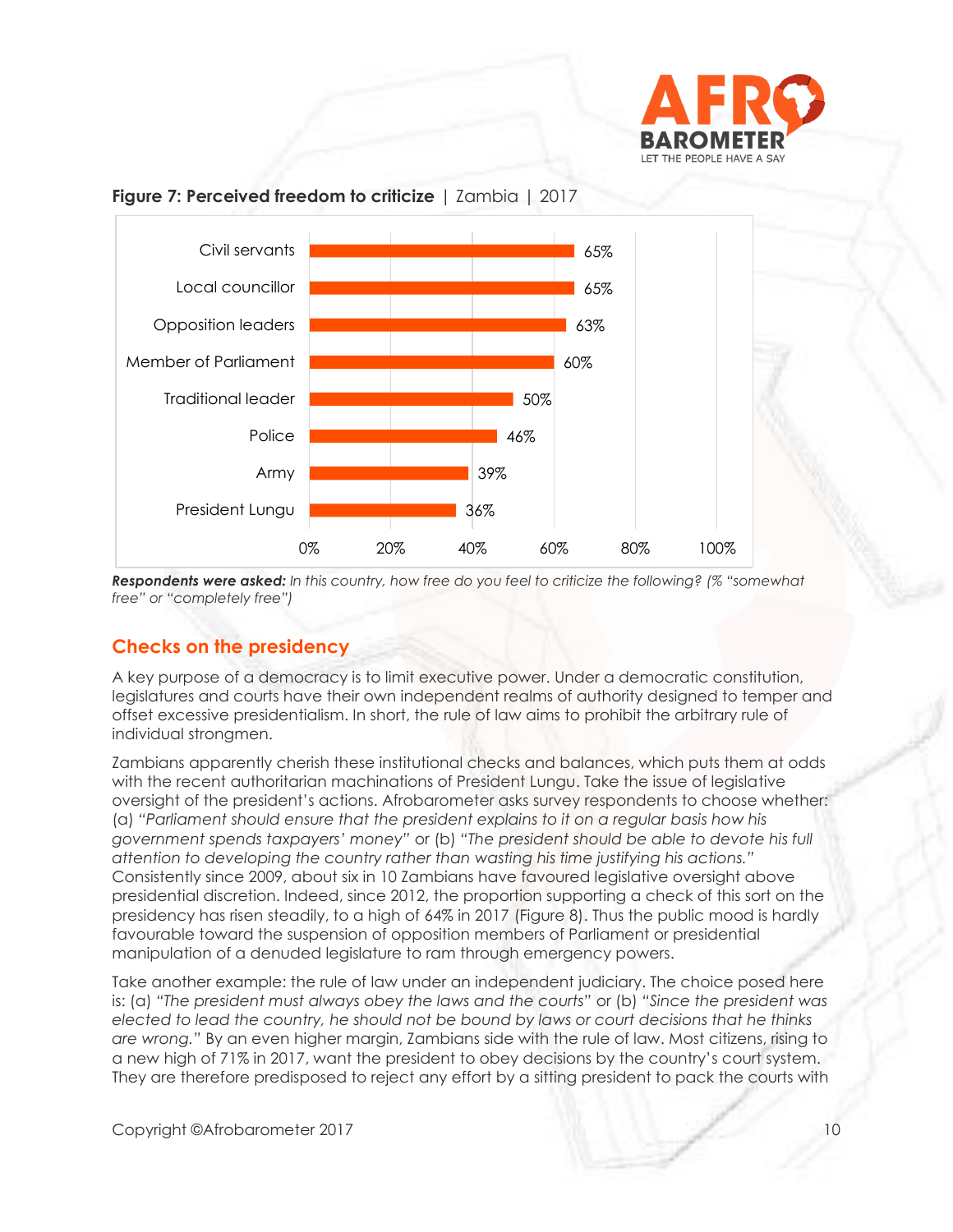

political supporters or to short–circuit judicial processes in reaching favourable court decisions. The public's steady position is that no man, a president included, is above the law.

Finally, term limits. The Afrobarometer question on this subject asks again for a choice: (a) "*The constitution should limit the president to serving a maximum of two terms in office"* or (b) *"There should be no constitutional limit on how long the president can serve."* By the largest margin so far, Zambians are firmly committed to presidential term limits. Over the past decade, the public has embraced this check against incumbents clinging to office; popular support has averaged more than 80% since 2009 and is especially high (84%) in 2017. This overwhelming public sentiment against politicians who overstay their welcome should be front and center in the mind of President Lungu as he moots the option of running again in the presidential election of 2021.





### *Respondents were asked:*

*1. Which of the following statements is closest to your view? Statement 1: Parliament should ensure that the president explains to it on a regular basis how his government spends taxpayers' money. Statement 2: The president should be able to devote his full attention to developing the country rather than wasting time justifying his actions.*

- *2. Which of the following statements is closest to your view? Statement 1: The president must always obey the laws and the courts. Statement 2: Since the president was elected to lead the country, he should not be bound by laws or court decisions that he thinks are wrong.*
- *3. Which of the following statements is closest to your view? Statement 1: The constitution should limit the president to serving a maximum of two terms in office. Statement 2: There should be no constitutional limit on how long the president can serve.*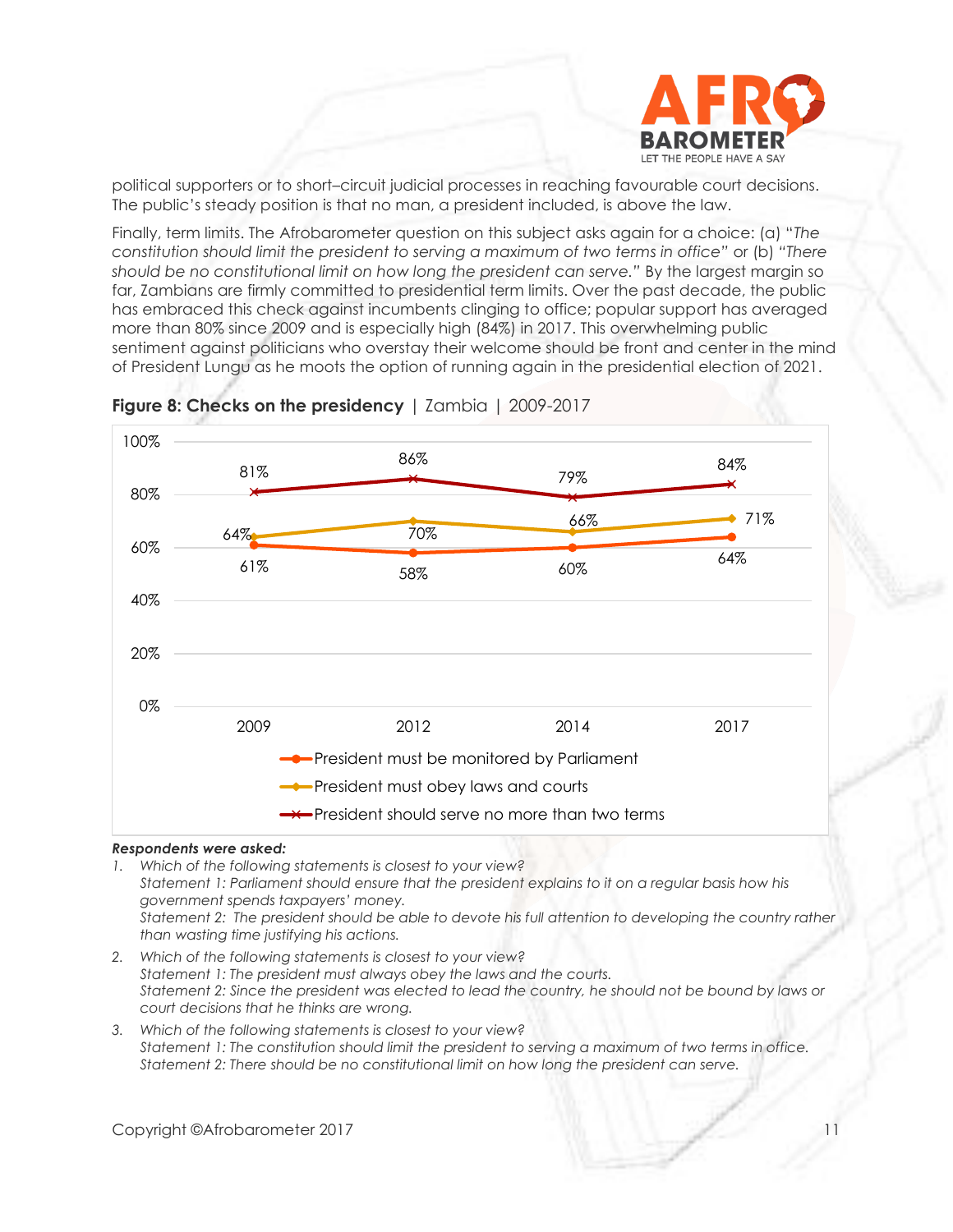

# **Resistance to emergency measures**

The depth of popular commitment to democracy is only fully tested, however, when presidents actually seize extra-constitutional powers, for example by declaring a state of emergency. Are citizens prepared to stand up to defend democratic rights at this critical juncture? In Zambia, the answer to this question is mixed. While people say they are ready to defend some basic civil rights, they seem to be willing to acquiesce to the violation of others (Figure 9).

On one hand, Zambians are fierce defenders of the right to personal privacy. In April 2017, Afrobarometer posed a choice on this subject; either (a) *"Government should be able to monitor private communications, for example on mobile phones, to make sure that people are not plotting violence"* or (b) *"People should have the right to communicate in private without a government agency reading or listening to what they are saying."* Some two-thirds (67%) of respondents opt to shield their private exchanges from government intrusion. On a related topic, almost as many (58%) assert a right to freedom of association: They prefer to say that (a) *"We should be able to join any organization, whether or not the government approves of it"* rather than (b) *"Government should be able to ban any organization that goes against its policies."* Perhaps they recall, and do not wish to revisit, the bad old days of one-party rule in the 1970s and 1980s when opposition parties were proscribed in Zambia.

On the other hand, Zambians fall short in resisting other real or potential excesses of presidential power. Fewer than half (42%) are willing to assert that (a) *"The media should have the right to publish any views and ideas without government control."* Instead, a slim majority (54%) hold that (b) *"The government should be able to prevent the media from publishing things that it considers harmful to society,"* a result that will come as a disappointment to the staff and

Do your own analysis of Afrobarometer data – on any question, for any country and survey round. It's easy and free at www.afrobarometer.org/online-data-analysis. readers of the independent press, which has come under sustained assault during the Lungu administration. Of even greater concern is the public's attitude toward restrictions on the freedom of movement. Fully 70% say they are willing to accept that, *"When faced with threats to public security, the government should be able to impose curfews and set up special roadblocks."* Only 27% agree that, *"Even if faced with threats to public security, people* 

*should be free to move about the country at any time of day or night."* Perhaps Zambians became inured to such restrictions under previous emergency episodes in their country. Whatever the reason, their apparent acquiescence on this matter is worrisome because it opens the door to any autocrat determined to impede the free movement of people.

It must be stressed, however, that the April 2017 survey was conducted before President Lungu seized extraordinary powers. At that time, few Zambians may have believed that security conditions actually existed that warranted infringements of rights. So the above results should not be read as a direct endorsement of the president's actions. As in Burundi, where Afrobarometer traced a rise in support for term limits as President Nkurunziza moved to undermine them, it may well be that there has been a shift in public opinion since Lungu cracked down.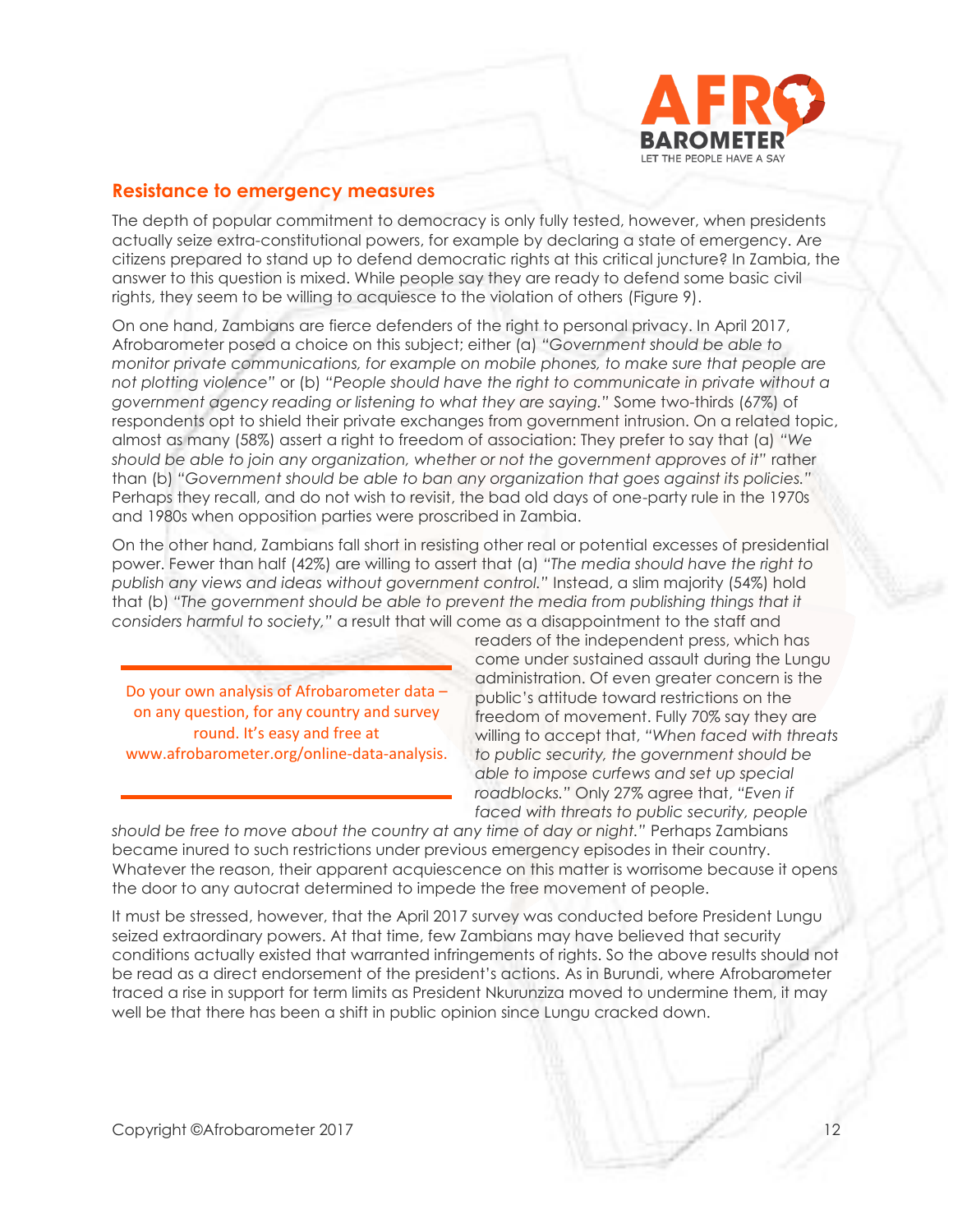

# **Figure 9: Popular resistance to emergency measures** | Zambia | April 2017\*



*\* Prior to the July 2017 state of emergency*

### *Respondents were asked:*

Let's talk for a moment about the kind of society you would like to have in this country. Some people say that, *in order to enjoy security from violence in our society, we must limit the amount of freedom that citizens are allowed to enjoy. Others say that political liberty is too important to sacrifice and must always be maintained, even if it threatens the security of the country.*

- *1. Which of the following statements is closest to your view? Statement 1: Government should be able to monitor private communications, for example on mobile phones, to make sure that people are not plotting violence. Statement 2: People should have the right to communicate in private without a government agency reading or listening to what they are saying.*
- *2. Which of the following statements is closest to your view? Statement 1: The government should be able to ban any organization that goes against its policies. Statement 2: We should be able to join any organization, whether or not the government approves of it.*
- *3. Which of the following statements is closest to your view? Statement 1: The media should have the right to publish any views and ideas without government control.*

*Statement 2: We should be able to join any organization, whether or not the government approves of it. 4. Which of the following statements is closest to your view?*

*Statement 1: Even if faced with threats to public security, people should be free to move about the country at any time of day or night.*

*Statement 2: When faced with threats to public security, the government should be able to impose curfews and set up special roadblocks to prevent people from moving around.*

# **Who are Zambia's opinion leaders?**

As Zambia's own history demonstrates, a mobilized public can be a powerful force for democratization. But who will lead public opinion in defense of Zambia's democracy in 2017?

One possibility is that urban dwellers might take the lead, a group that has been at the forefront of political change before. For example, Lungu and the Patriotic Front handily won the 2016 vote in both Lusaka and the Copperbelt. However, respondents' residential location – urban or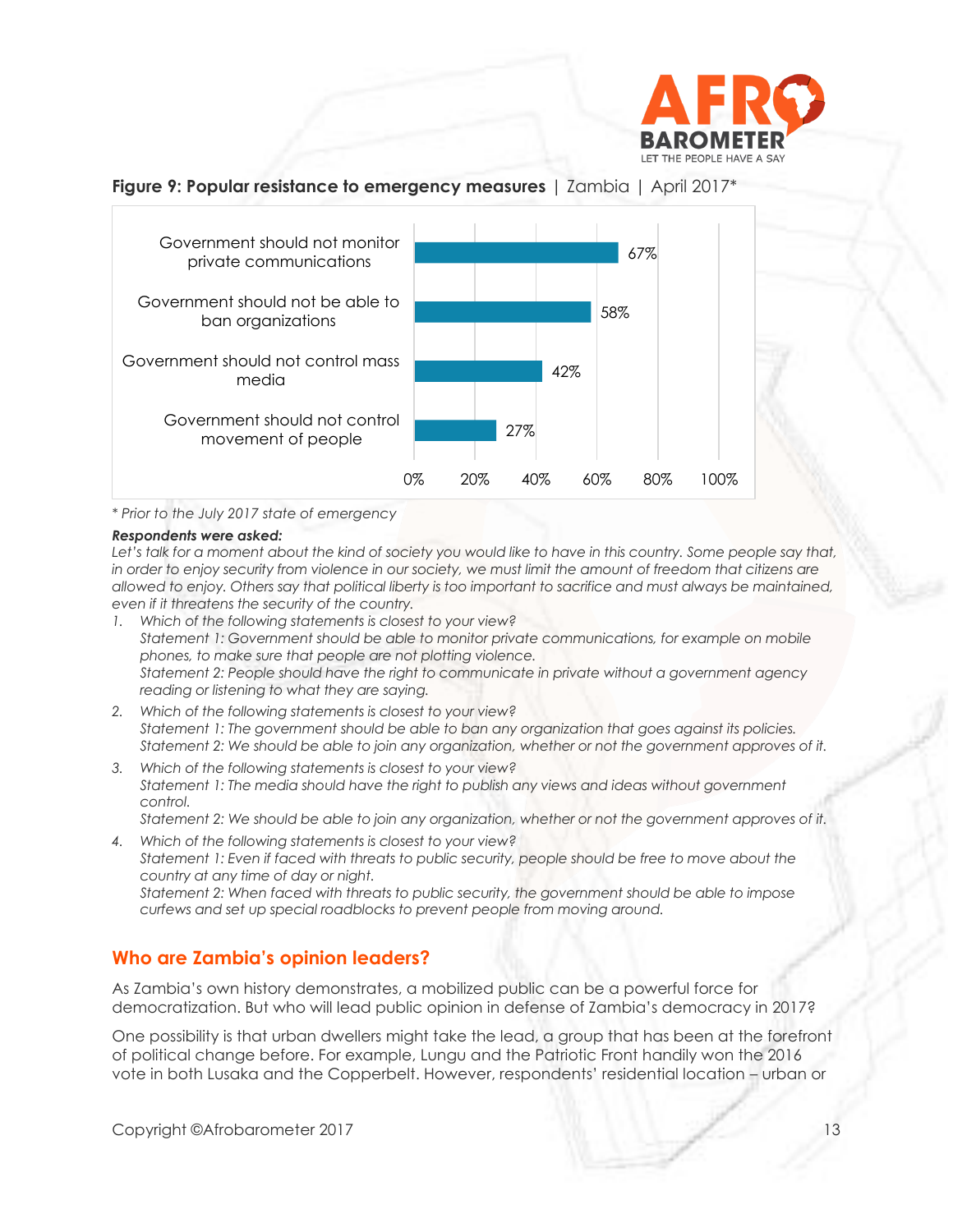

rural – explains precious little variation in other political attitudes. For example, there is absolutely no difference in the proportions of city folk and country dwellers who think that the country is moving in the wrong direction (both 65%). Rather, perhaps the task of mass political mobilization might be taken up by those who have adopted social media habits, for example by sharing information on Twitter, WhatsApp, or Facebook. Again, few differences between Internet users and non-users is evident; for example, both groups are equally likely to think that the last election was (or was not) free and fair.

Instead, educational achievement is the best marker of difference among Zambians in terms of their willingness to support and defend democracy. Table 1 breaks down all the political attitudes previously discussed in this paper by the respondents' level of education measured in four categories: no formal education, primary school, secondary school, or post-secondary education (meaning a university, technical, or professional qualification).

|                                               | <b>No formal</b><br>education<br>$(n=96)$ | <b>Primary</b><br>$(n=463)$ | <b>Secondary</b><br>$(n=486)$ | Post-<br>secondary<br>$(n=155)$ | <b>Average</b><br>$(n=1,200)$ |
|-----------------------------------------------|-------------------------------------------|-----------------------------|-------------------------------|---------------------------------|-------------------------------|
| Country going in wrong direction              | 65%                                       | 67%                         | 64%                           | 62%                             | 65%                           |
| <b>Bad condition of national economy</b>      | 56%                                       | 59%                         | 60%                           | 64%                             | 60%                           |
| <b>Support democracy</b>                      | 59%                                       | 82%                         | 85%                           | 86%                             | 81%                           |
| <b>Reject one-party rule</b>                  | 62%                                       | 78%                         | 86%                           | 94%                             | 82%                           |
| <b>Reject military rule</b>                   | 83%                                       | 93%                         | 95%                           | 90%                             | 92%                           |
| <b>Reject one-man rule</b>                    | 79%                                       | 91%                         | 94%                           | 96%                             | 92%                           |
| <b>Satisfied with democracy</b>               | 55%                                       | 52%                         | 48%                           | 38%                             | 49%                           |
| See country as a democracy                    | 62%                                       | 62%                         | 57%                           | 52%                             | 59%                           |
| See last election as free and fair            | 75%                                       | 64%                         | 57%                           | 50%                             | 60%                           |
| <b>Fear election violence</b>                 | 42%                                       | 44%                         | 50%                           | 48%                             | 47%                           |
| Feel free to say what they think              | 65%                                       | 63%                         | 64%                           | 54%                             | 62%                           |
| Must be careful what they say                 | 60%                                       | 70%                         | 74%                           | 75%                             | 72%                           |
| See less freedom of speech                    | 41%                                       | 41%                         | 41%                           | 49%                             | 42%                           |
| See less media freedom                        | 33%                                       | 36%                         | 42%                           | 62%                             | 41%                           |
| See less NGO freedom                          | 30%                                       | 38%                         | 40%                           | 50%                             | 39%                           |
| See less opposition freedom                   | 38%                                       | 41%                         | 47%                           | 63%                             | 46%                           |
| <b>Feel free to criticize civil servants</b>  | 78%                                       | 65%                         | 63%                           | 62%                             | 65%                           |
| <b>Feel free to criticize President Lungu</b> | 43%                                       | 35%                         | 34%                           | 36%                             | 36%                           |
| Parliament must monitor president             | 56%                                       | 64%                         | 66%                           | 63%                             | 64%                           |
| <b>President must obey courts</b>             | 60%                                       | 70%                         | 73%                           | 75%                             | 71%                           |
| President should serve only two terms         | 69%                                       | 82%                         | 87%                           | 93%                             | 84%                           |
| Govt. should not be able to ban orgs.         | 41%                                       | 53%                         | 62%                           | 68%                             | 58%                           |
| Govt. should not control media                | 34%                                       | 37%                         | 43%                           | 57%                             | 42%                           |
| <b>Govt. should not control movement</b>      | 32%                                       | 28%                         | 25%                           | 29%                             | 27%                           |
| <b>Govt. should not monitor phones</b>        | 54%                                       | 66%                         | 68%                           | 71%                             | 67%                           |

# **Table 1: Political attitudes by level of education** | Zambia | 2017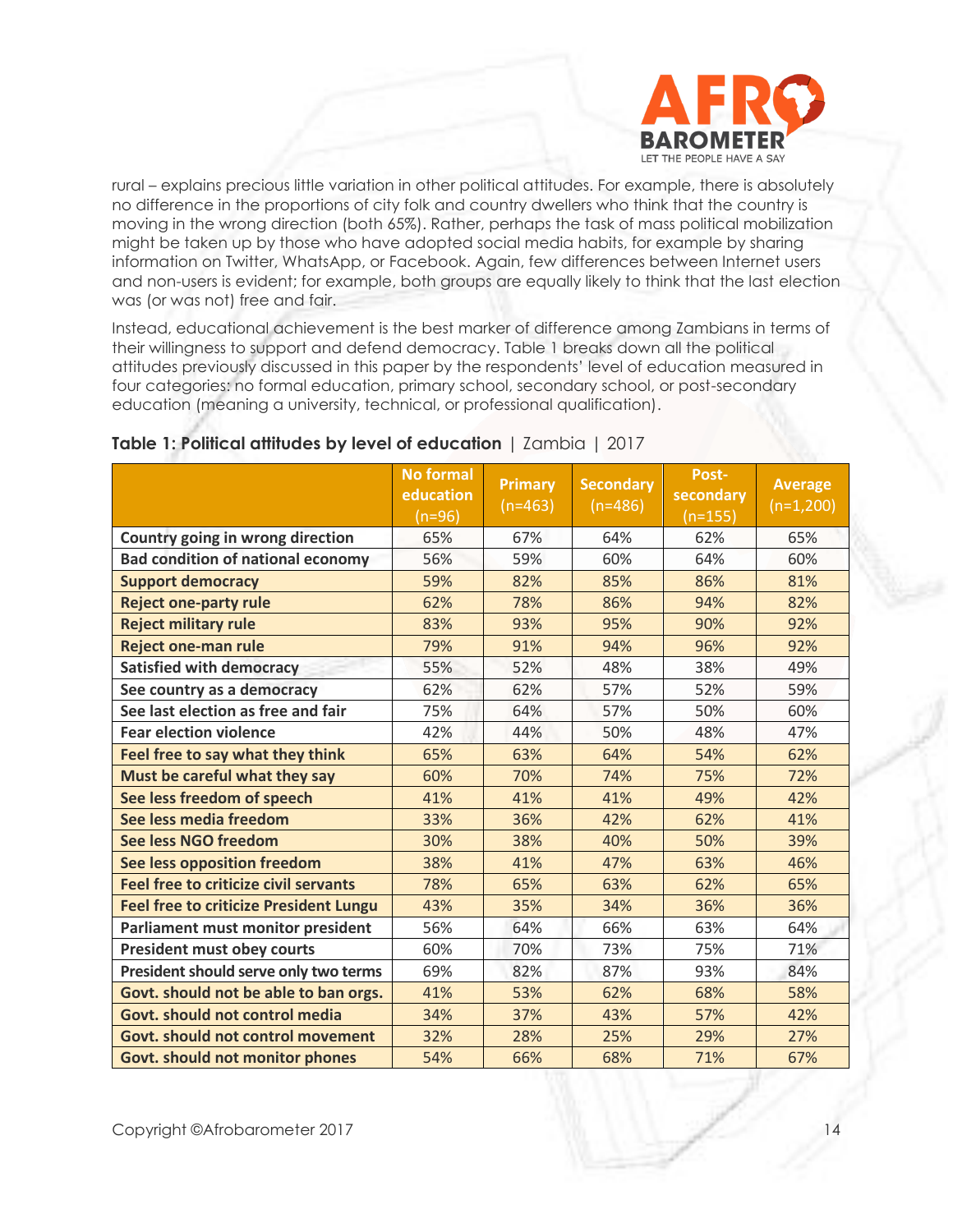

For some political attitudes, a little education goes a long way. There are observable differences between people who have no formal education and those who have at least some primarylevel exposure. For example, primary schooling (even if not later supplemented with higher levels of education) seems to sharply step up the likelihood that Zambians will:

- Support democracy
- Reject military rule and one-man rule
- See a need to be careful about what one says about politics
- Feel constrained about criticizing President Lungu

In other instances, political attitudes change by increments as respondents gradually attain higher and higher levels of education. For example, this roughly linear effect can be seen with respect to the likelihood that Zambians will:

- Reject one-party rule
- See the last election as less than free and fair
- Prefer to limit the president to two terms in office

Finally, a post-secondary education seems to be required before individuals are able to take on the most demanding understandings of, and commitments to, democracy. For example, majorities of this group tend to:

- Recognize recent declines in freedom for the media, NGOs, and opposition parties
- Oppose efforts by the government to control the mass media
- Oppose efforts by the government to ban independent organizations

Overall, Zambians feel empowered to speak out. Even though they think the country is headed in the wrong direction and has less freedom of speech, a majority at every education level continue to "feel free to say what they think." In this regard, public opinion remains a potentially resilient source of resistance against growing threats to the country's democracy.

# **Conclusion**

The 2017 Afrobarometer survey finds Zambia at a crossroads. The country faces a choice of futures between democratic deepening and authoritarian backsliding. Despite temporary setbacks under Presidents Chiluba (1991-2002) and Sata (2011-2015), Zambia experienced a quarter-century of democratic progress, including six competitive elections and two peaceful alternations of ruling parties (1991 and 2011). Yet the current Lungu administration threatens to undo much of this progress by reverting to a range of repressive political tactics borrowed from the handbook of the one-party era.

Much depends on how Zambians themselves react. Ordinary citizens are clearly disposed to prefer democracy and reject dictatorship. In perhaps the single most striking result from the latest Afrobarometer survey, the proportion of citizens who reject "one–man rule" (defined as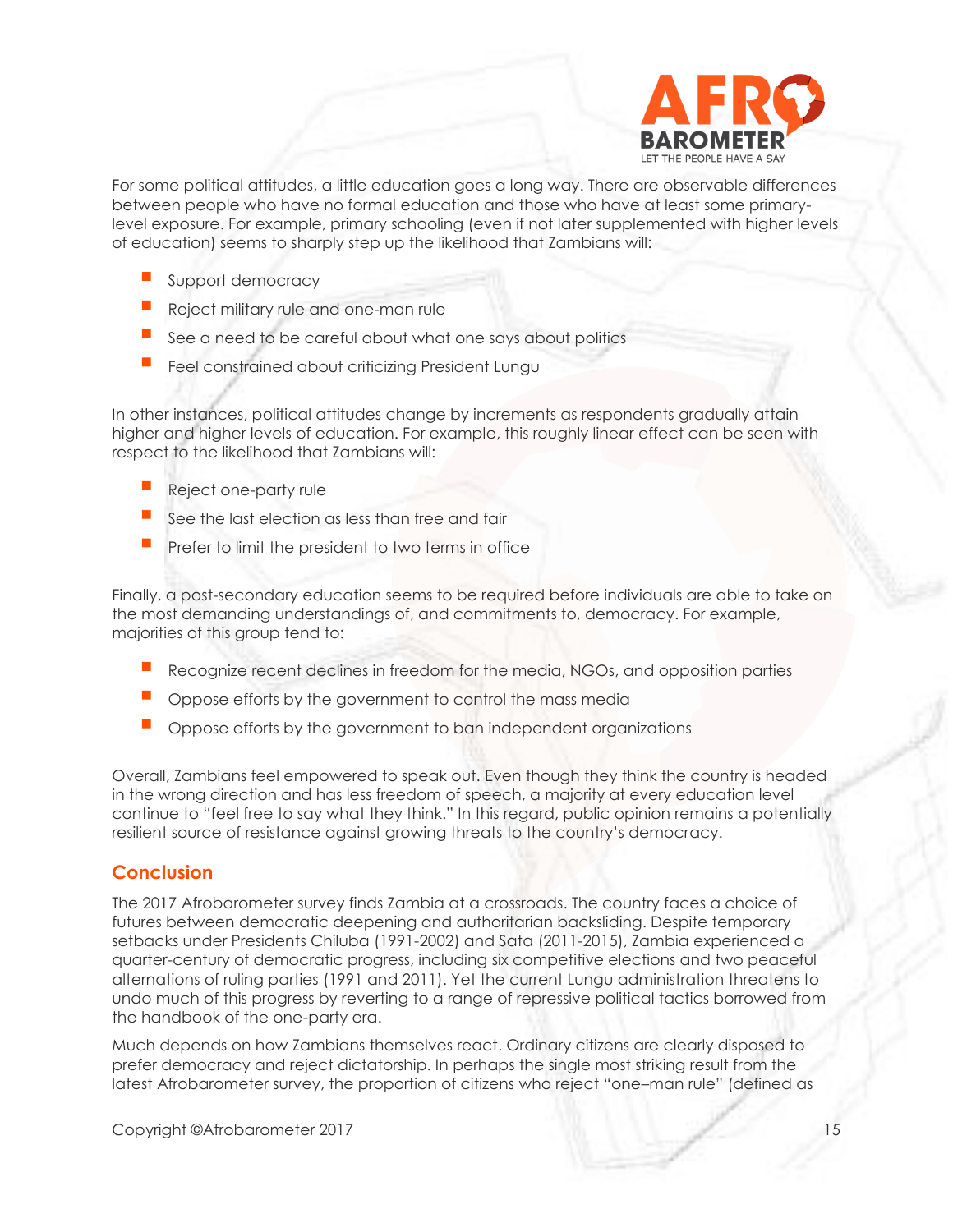

"elections and parliament are abolished so that the president can decide everything") rose from an already high 87% in 2012 to an almost unanimous 92% in 2017.

To some extent, however, Zambians recognize that political space is closing down, which poses an existential risk to their country's hard-won democratic regime. Ordinary folk will not easily sacrifice valued rights of free speech. But they are also wary of openly confronting the powersthat-be. Less-educated citizens are prone to underestimate the threats inherent in government takeover of independent agencies of restraint such as the legislature, courts and the mass media. Moreover, many people remain willing to acquiesce to specious arguments by political incumbents that law and order requires the sacrifice of individual liberties.

This state of affairs suggests that the defense of democracy in Zambia depends critically on active political engagement by educated citizens. Individuals with a post-secondary technical or university qualification are especially well placed to serve as opinion leaders for their fellow citizens, though those with primary and secondary schooling matter too. They have essential roles to play in helping other Zambians to understand that the greatest risk to democracy in Zambia today comes not from the imminent threat of a military coup but from the gradual erosion of hard-won political gains at the hands of an elected civilian leader bent on expanding his own power.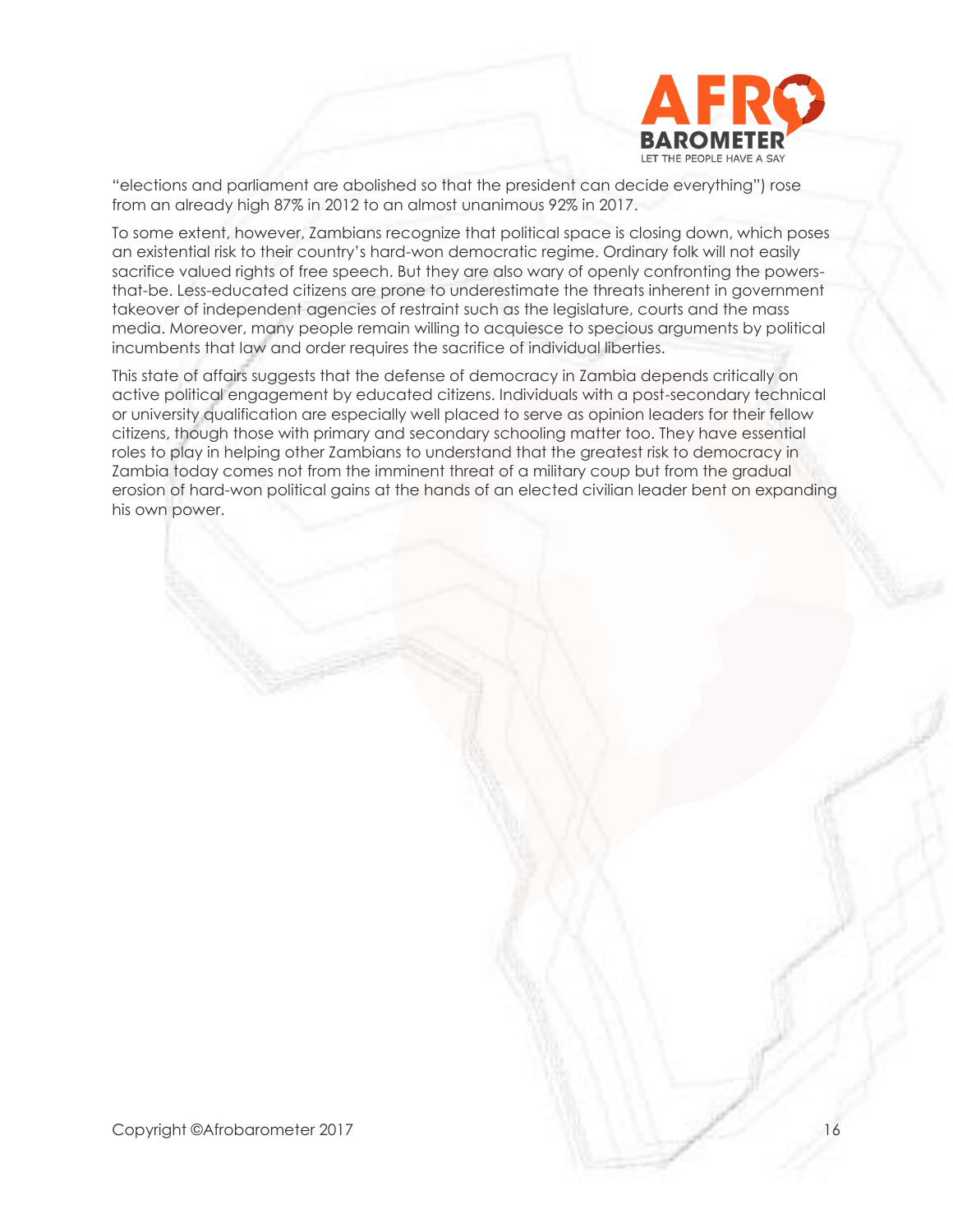

# **References**

- Agence France-Presse. (2017). Zambia ratifies 90-day state of emergency. *Daily Nation Newspaper*, July 12[. http://www.nation.co.ke/news/africa/Zambia-extends-state-of-emergency/1066-4011042](http://www.nation.co.ke/news/africa/Zambia-extends-state-of-emergency/1066-4011042-ypg1tu/index.html) [ypg1tu/index.html.](http://www.nation.co.ke/news/africa/Zambia-extends-state-of-emergency/1066-4011042-ypg1tu/index.html)
- Allison, S. (2017). Zambia edges towards dictatorship. *Mail and Guardian* (Johannesburg), July 5. [https://mg.co.za/article/2017-07-05-zambia.](https://mg.co.za/article/2017-07-05-zambia)
- Bratton, M., & Gyimah-Boadi, E. (2015). Political risks facing African democracies: Evidence from Afrobarometer. Afrobarometer Working Paper No. 157. [http://www.afrobarometer.org/publications/wp157-political-risks-facing-african-democracies](http://www.afrobarometer.org/publications/wp157-political-risks-facing-african-democracies-evidence-afrobarometer)[evidence-afrobarometer.](http://www.afrobarometer.org/publications/wp157-political-risks-facing-african-democracies-evidence-afrobarometer)
- Bratton, M., & Houessou, R. (2014). Demand for democracy is rising in Africa, but most political leaders fail to deliver. Afrobarometer Policy Paper No. 11. [http://www.afrobarometer.org/publications/pp11-demand-democracy-rising-africa-most](http://www.afrobarometer.org/publications/pp11-demand-democracy-rising-africa-most-political-leaders-fail-deliver)[political-leaders-fail-deliver.](http://www.afrobarometer.org/publications/pp11-demand-democracy-rising-africa-most-political-leaders-fail-deliver)
- Cheeseman, N. (2017). We need to talk about Zambia as it falls from grace under President Lungu. *The Conversation*, May 13. [https://theconversation.com/we-need-to-talk-about-zambia-as-it-falls](https://theconversation.com/we-need-to-talk-about-zambia-as-it-falls-from-grace-under-president-lungu-77520)[from-grace-under-president-lungu-77520.](https://theconversation.com/we-need-to-talk-about-zambia-as-it-falls-from-grace-under-president-lungu-77520)
- Christian Churches Monitoring Group (CCMG). (2017). *2016 Election Report.* Lusaka. [http://ccmgzambia.org/wp-content/uploads/2017/01/CCMG-2016-Election-Report.pdf.](http://ccmgzambia.org/wp-content/uploads/2017/01/CCMG-2016-Election-Report.pdf)
- Mattes, R., & Bratton, M. (2017). Do Africans still want democracy? Afrobarometer Policy Paper No. 36. [http://www.afrobarometer.org/publications/pp36-do-africans-still-want-democracy.](http://www.afrobarometer.org/publications/pp36-do-africans-still-want-democracy)
- Ndulo, M. (2017). The judicial crisis in Zambia and a flawed election. Unpublished manuscript, Cornell University.
- Resnick, D. (2016). Zambia's 2016 elections: Democracy hovering on the precipice. *Conversation*, August 8. [https://theconversation.com/zambias-2016-elections-democracy-hovering-on-the-precipice-](https://theconversation.com/zambias-2016-elections-democracy-hovering-on-the-precipice-63605)[63605.](https://theconversation.com/zambias-2016-elections-democracy-hovering-on-the-precipice-63605)
- Zambia Conference of Catholic Bishops. (2017). Statement on the current political situation in Zambia. Lusaka, April 23[. https://mafrsaprovince.com/2017/04/23/statement-on-the-current-political](https://mafrsaprovince.com/2017/04/23/statement-on-the-current-political-situation-in-zambia-t-g-mpundu-president-zambia-conference-of-catholic-bishops-zccb/)[situation-in-zambia-t-g-mpundu-president-zambia-conference-of-catholic-bishops-zccb/.](https://mafrsaprovince.com/2017/04/23/statement-on-the-current-political-situation-in-zambia-t-g-mpundu-president-zambia-conference-of-catholic-bishops-zccb/)